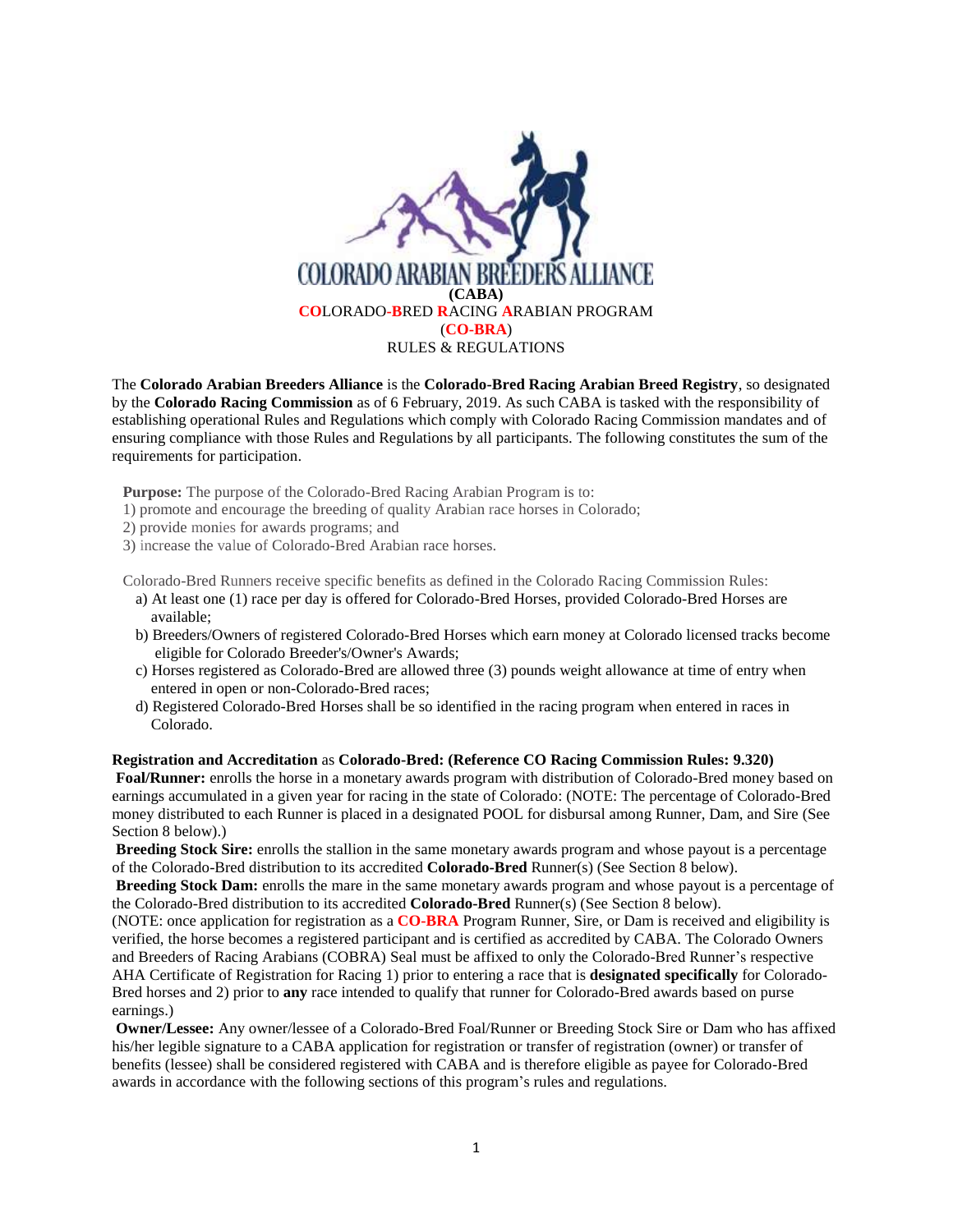## **SECTION 1: ELIGIBILITY FOR CO-BRA PROGRAM AWARDS (LIFETIME REGISTRATION)**

- a) **CO-BRA DAM**: A purebred Arabian Mare registered with the Arabian Horse Association (AHA), or, if registered with a foreign state/country, is recognized/certified by AHA as a purebred registered Arabian, and is registered with and accredited by CABA prior to the foaling of its potential Runner. In the case of an embryo transfer, the genetic Dam from which the embryo is taken must be registered/accredited prior to extraction of that embryo.(NOTE: these requirements were waived during the initial year of CABA's administration of the Colorado-Bred program to allow the Grandfathering of as many eligible Runners and Dams as possible into the Colorado-Bred Racing Arabian program after a two year absence of Arabian racing in Colorado.)
- b) **CO-BRA SIRE**: A purebred Arabian Stallion registered with the Arabian Horse Association (AHA), or, if registered with a foreign state/country, is recognized/certified by AHA as a purebred registered Arabian, and is registered with and accredited by CABA prior to the conception of its potential Foal/Runner. (NOTES: 1. This requirement was waived during the initial year of CABA's administration of the Colorado- Bred program to allow the Grandfathering of as many eligible Sires as possible into the Colorado-Bred Racing Arabian program after a two year absence of Arabian racing in Colorado. 2. The sire is not required by Colorado-Bred rules to be registered/accredited by CABA, in which case he would not be eligible for any Colorado-Bred award while not a registered/accredited Sire.)
- c) **CO-BRA FOAL/RUNNER**: **(Reference CO Racing Commission Rules: Definitions, 9.204, 9.211)** A purebred Arabian Foal registered with the Arabian Horse Association which meets the following criteria: 1) Is foaled in the State of Colorado, **AND,**
	- 2) Whose Dam is registered with and accredited by CABA as **CO-BRA** Breeding Stock at the time of its foaling, or, in the case of embryo transfer, the genetic Dam must be registered/accredited prior to the time of extraction, **AND,**
	- 3) Is registered with CABA as a **CO-BRA** Foal/Runner by December 31 of the year prior to its initial year of eligibility as a Colorado-Bred Foal/Runner, **AND,**
	- 4) Is accredited (Certificate of Registration for Racing stamped with the Official COBRA Seal) prior to its first race qualifying it for Colorado-Bred awards and prior to entering a race designated specifically for Colorado-Bred horses.

#### **SECTION 2: REGISTRATION AND ACCREDITATION**:

 The **CO-BRA** Program allows for participation by Runners, Dams, and Sires as long as the following provisions are met:

- (a) Application for registration as a Colorado-Bred participant must be submitted to CABA, Breed Registrar, and must be complete with required attachments and appropriate fees. Incomplete applications shall not be processed, delaying accreditation and eligibility for Colorado-Bred awards. All applications must be submitted in accordance with SECTION 1. Applications for registration submitted after the specified deadline [for qualification as a Colorado-Bred participant] may be accepted on a case by case basis for extenuating circumstances. Applications shall be reviewed by the CO-BRA committee and forwarded with a recommendation to the CABA BOD for decision within 30 days of receipt by the Breed Registrar.
- (b) A copy of the Certificate of Registration, both sides (in the case of Foals/Runners, application may be made with the AHA Breed Registry's Certificate of Registration but a Certificate of Registration for Racing must be submitted prior to its initial race in order to complete the accreditation process by applying the COBRA stamp) must accompany the application.
- (c) Registration/Accreditation is valid for the life of the horse, provided all program provisions are complied with.
- (d) Program benefits are transferrable and accompany new owner(s) or lessee(s) of the participating horse.
- (e) When a horse is sold the new owner(s) must submit a new application for registration checking the box for TRANSFER OF REGISTRATION as the new owner(s) and a new Certificate of Registration, when issued by AHA, to the Breed Registrar within 30 calendar days (postmarked) of the transaction date (no additional fee assessed) in order to retain accreditation and ensure accurate tracking of earnings and crediting for awards distribution. If not received (postmarked) within the 30 days, accreditation shall be suspended until such time as this provision is satisfied, and only then shall race earnings and awards credit accrue for the new owner(s).
- (f) When a horse is leased the lesse(s) must submit a new application for registration checking the box for TRANSFER OF BENEFITS and a copy of the lease agreement to the Breed Registrar within 30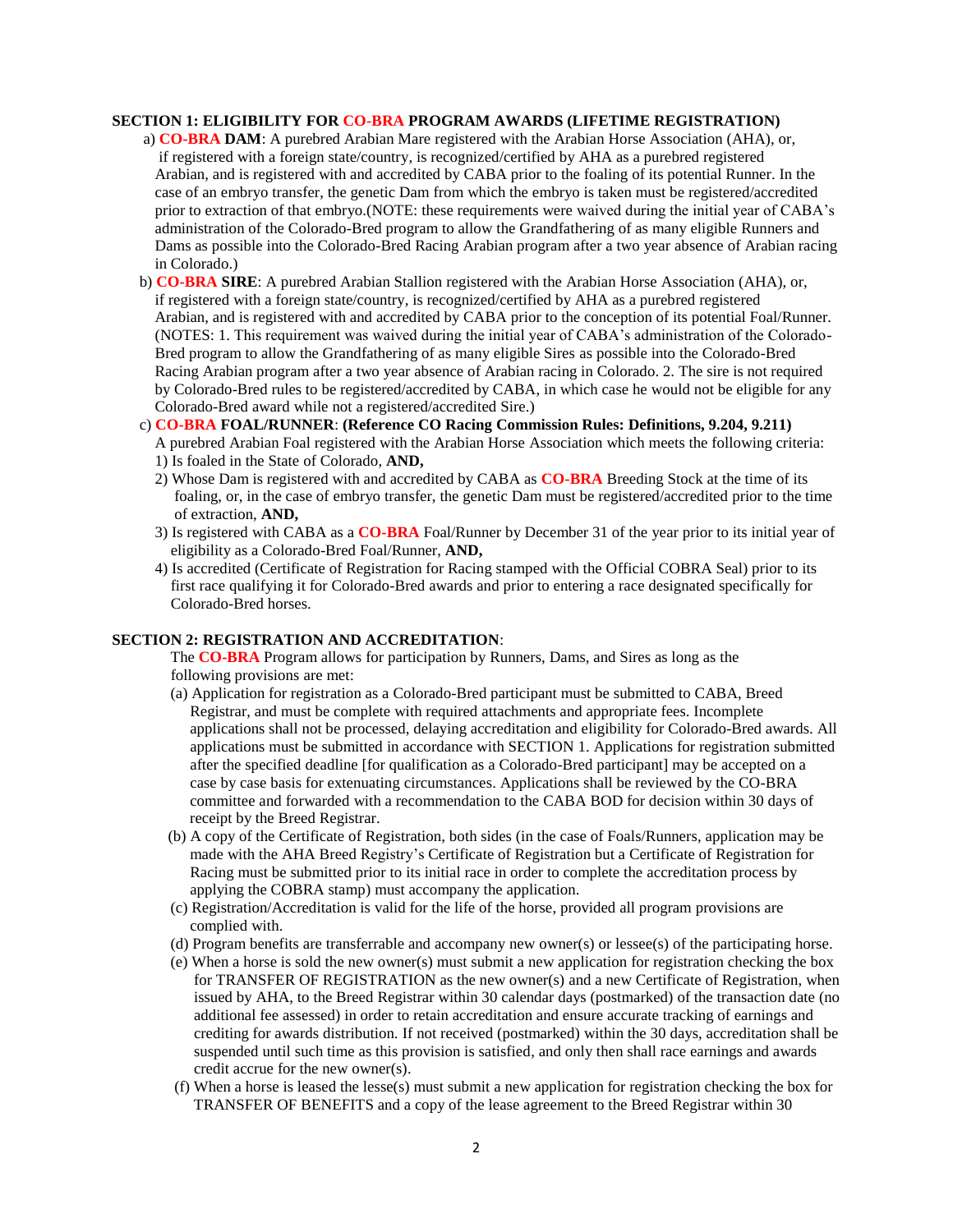calendar days (postmarked) of the transaction date (no additional fee assessed) in order to retain accreditation and ensure accurate tracking of earnings and crediting for awards distribution. If not received (postmarked) within the 30 days, the registered owner on file with the Breed Registrar shall continue to be awarded all accrued **CO-BRA** benefits until such time that the lessee is recognized by the Registrar as the legal recipient of those benefits.

 (g) Each **CO-BRA** Program Foal/Runner's AHA Certificate of Registration for Racing must be stamped with the COBRA (Colorado Owners and Breeders of Racing Arabians) Seal. This alone shall attest to that Runner's accreditation as Colorado-Bred to all vested parties.

## **SECTION 3: BREEDERS AND OWNERS AWARDS**:

- (a) The breeder of Colorado-Bred Racing Stock, for purposes of qualifying for the Dam award, is the owner/lessee of the Dam at the time the foal is born.
- (b) The breeder of Colorado-Bred Racing Stock, for purposes of qualifying for the Sire award, is the owner/lessee of the Sire at the time the foal is conceived.
- (c) The owner/lessee of a Colorado-Bred Foal/Runner, for purposes of qualifying for Runner owner awards, is the registered (AHA) owner (or the recognized lessee) of the horse at the time of racing.
- (d) The lessee of a **CO-BRA** registered horse must comply with provisions of section 2 (f) to be eligible.

#### **SECTION 4: TRANSFER OF OWNERSHIP AND/OR LEASE AGREEMENTS**:

Any changes of ownership or the lease of a **CO-BRA** Runner, Dam, or Sire must be recorded with the **CO-BRA** Registrar within thirty (30) calendar days of the transfer date in order to continue the horse's lifetime status (See Section 2 above). Failure to comply within the 30 day period shall result in the suspension of the respective horse's eligibility (accreditation). The new owner/lessee may reestablish eligibility by complying with all of the provisions of Section 2 and payment of fees (if any may be required). The notice of transferred ownership or lease agreement shall be the responsibility of the new owner/lessee.

## **SECTION 5. REGISTRATION FEES**:

All fees must accompany the appropriate application. Non-negotiable funds, such as checks returned due to insufficient funds or account closure/credit cards rejecting payment, will void the application. Once eligibility of applicant horse is verified and registration granted the registration fees are deemed non-refundable. If in processing the application, it is determined that the horse is ineligible, the fee shall be refunded to the applicant. Registrations are lifetime provided ownership transfer/lease agreement requirements are met.

Registration Fees for the **CO-BRA** Program are as follows:

| \$50.00           |
|-------------------|
| \$100.00          |
|                   |
| \$25.00           |
| \$50.00           |
| \$100.00          |
| \$200.00          |
| NO ADDITIONAL FEE |
|                   |

## **\*\*ALL PREVIOUSLY REGISTERED/ACCREDTITED HORSES IN THE COLORADO-BRED PROGRAM HAVE RETAINED THEIR STATUS AND ELIGIBILITY TO PARTICIPATE. IF OWNERSHIP HAS CHANGED OR LEASE AGREEMENT IS IN PLACE SINCE INITIALLY REGISTERED/ACCREDITED, PROVISIONS OF SECTION 2 ABOVE SHALL APPLY.**

# **SECTION 6. DISPUTES**:

All disputes concerning the **CO-BRA** Program shall be resolved by the CABA Board of Directors.

**SECTION 7: FALSE STAEMENTS:** Any person who falsifies or misrepresents information in order to participate in the **CO-BRA** Program or gain advantage in its participation shall be subject to disqualification from further involvement and shall forfeit all monies paid.